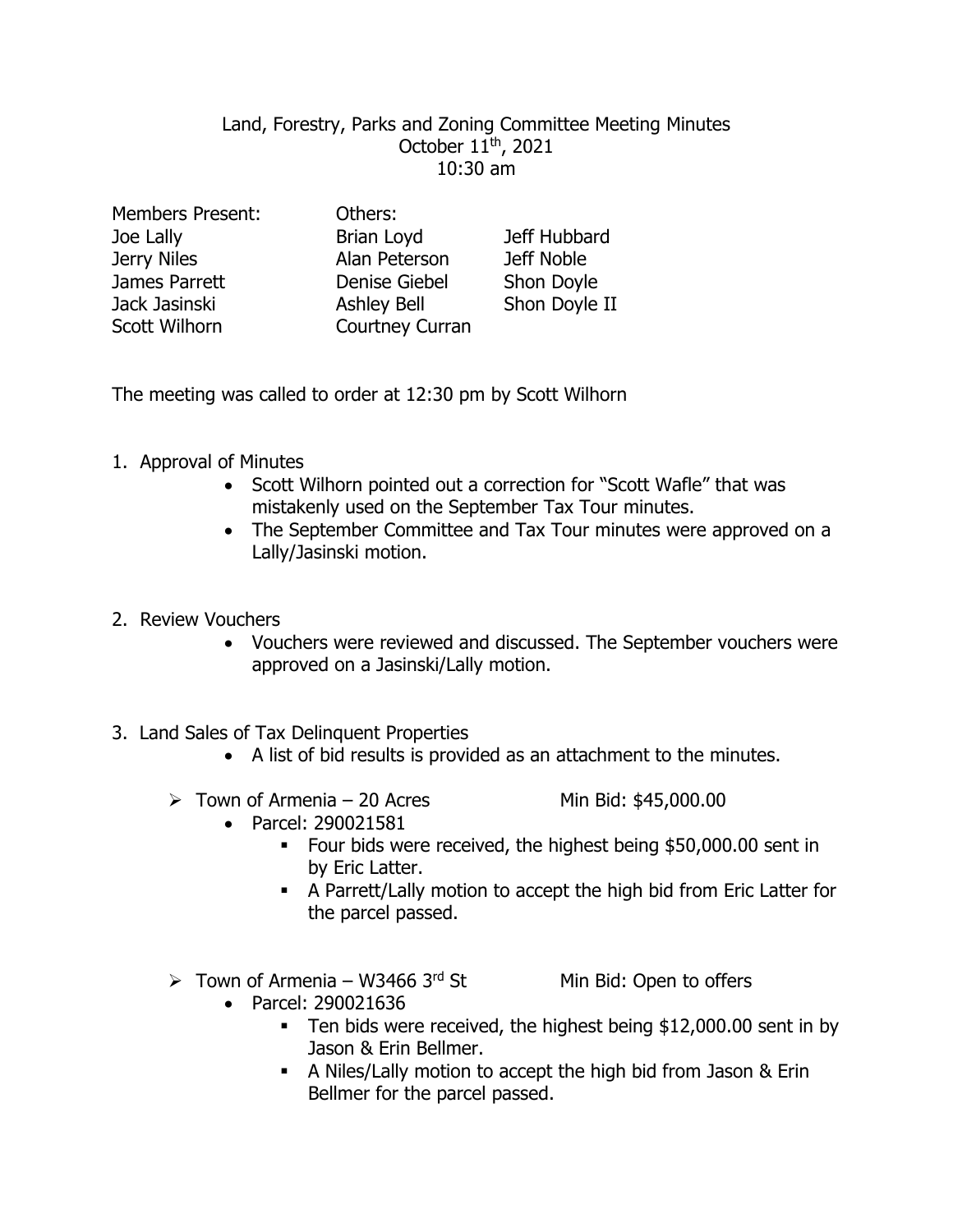- $\triangleright$  Town of Armenia N16064 CTY RD G Min Bid: \$2,000.00
	- Parcel: 290021652
		- Nine bids were received, the highest being \$11,200.00 sent in by Slawomir Bryk.
		- A Jasinski/Lally motion to accept the high bid from Slawomir Bryk for the parcel passed.
- $\triangleright$  Town of Germantown Wautoma Ave Min Bid: \$5,000.00
	- Parcel: 290122341
		- Three bids were received, the highest being \$7,001.00 sent in by RCA Lands.
		- A Lally/Parrett motion to accept the high bid from RCA Lands for the parcel passed.
- $\triangleright$  Town of Kingston W10749 Main St Min Bid: \$4,500.00
	- Parcel: 290160394
		- A single bid was received in the amount of \$6,000.00 sent in by Steve & Dennis Gerke.
		- A Jasinski/Lally motion to accept the high bid from Steve & Dennis Gerke for the parcel passed.
- $\triangleright$  Town of Lisbon N5488 Black Rd Min Bid: \$10,000.00
	-
- Parcel: 290220840
	- Six bids were received, the highest being \$15,250.00 sent in by Slawomir Bryk.
	- A Lally/Parrett motion to accept the high bid from Slawomir Bryk for the parcel passed.
- $\triangleright$  Town of Necedah 20<sup>th</sup> Street Min Bid: Open to offers
	- Parcel: 290280346
		- A single bid was received in the amount of \$1,599.00 sent in by Seth Christensen.
		- A Jasinski/Lally motion to accept the high bid from Seth Christensen for the parcel passed.
- $\triangleright$  Town of Wonewoc Welch Rd (land sliver) Min Bid: Open to offers
	- Parcel: 290380167.1
		- A single bid was received in the amount of \$5,150.00 sent in by Jeffrey Hubbard.
		- A Lally/Parrett motion to accept the high bid from Jeffrey Hubbard for the parcel passed.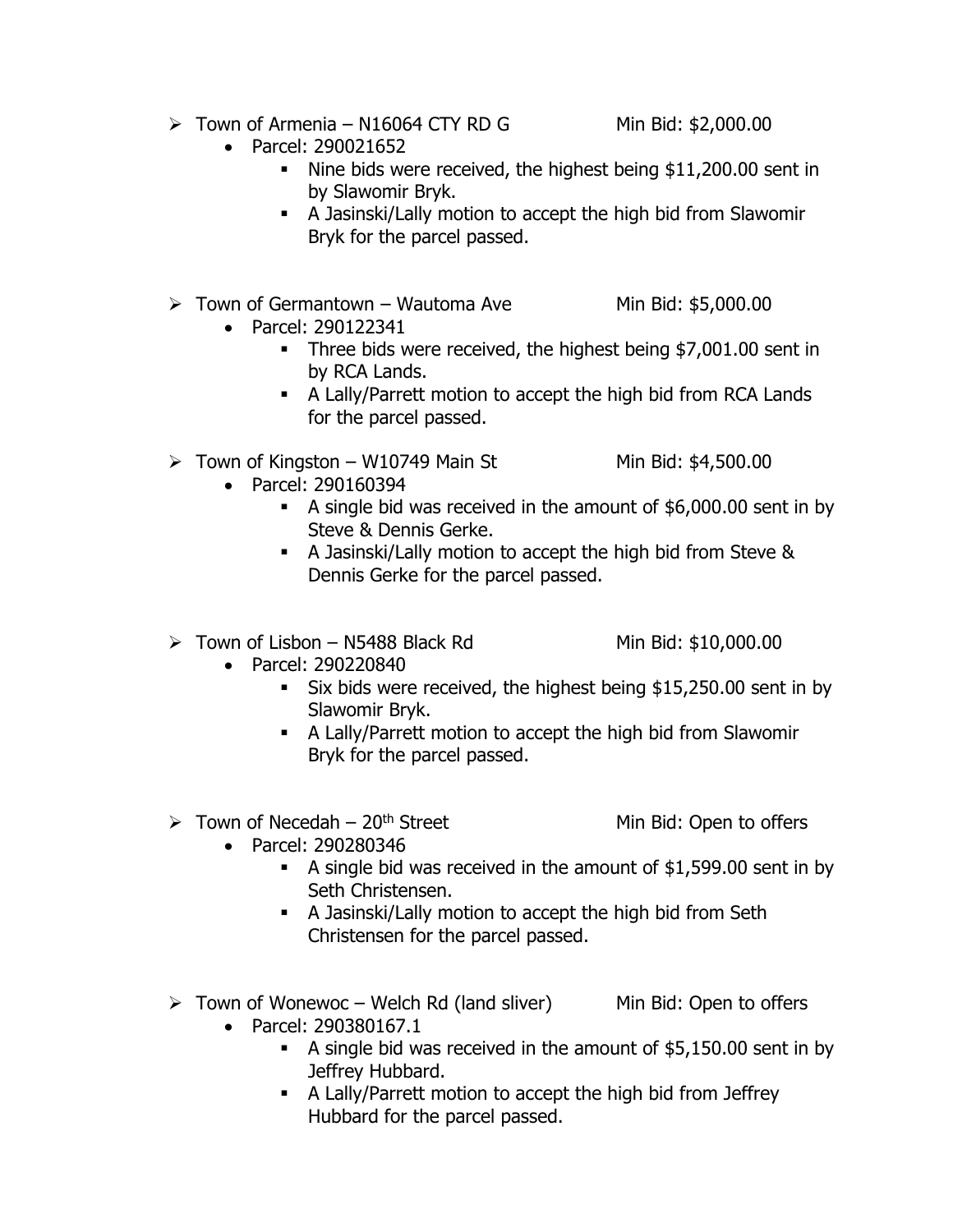- $\triangleright$  City of Mauston 136 Wisconsin St. Min Bid: \$4,000.00
	- Parcel: 292510539
		- A single bid was received in the amount of \$5,010.00 sent in by Calvin Hardy.
		- A Niles/Lally motion to accept the high bid from Calvin Hardy for the parcel passed.
- $\triangleright$  Town of Lisbon Birdie Lane Min Bid: \$10,000.00
	-
- Parcel: 290221155
	- A single bid was received in the amount of \$11,010.00 sent in by Calvin Hardy.
	- A Jasinski/Parrett motion to accept the high bid from Calvin Hardy for the parcel passed.
- $\triangleright$  Town of Necedah Land locked parcel Min Bid: Open to Offers
	- Parcel: 290281094.1
		- A single bid was received. The bid for the parcel was \$850.00 sent in by Robert Walters.
		- A Jasinski/Lally motion to accept the bid from Robert Walters for the parcel passed.
- $\triangleright$  Town of Clearfield N7089 8<sup>th</sup> Ave Min Bid: TBD

- Parcel: 290041008.1
	- Hazardous waste clean-up of the former Good-nightmare property was recently completed. The Committee discussed setting a price for the property and listing it for sale.
	- A Parrett/Jasinski motion to establish a \$30,000.00 minimum bid for the parcel passed.
- 4. Approve the Juneau County Outdoor Recreation Plan
	- The Draft Juneau County Outdoor Recreation Plan 2022-2026 was discussed and is ready to be approved by the County Board.
	- A Niles/Lally motion to approve and advance the Outdoor Recreation Plan to the County Board passed.
- 5. Discussion on County Forest 15-year Plan
	- Brian Loyd discussed the progress on the County Forest 15-year Plan and shared copies of draft chapters. Digital copies of the finished draft chapters will be made available on the Juneau County Government